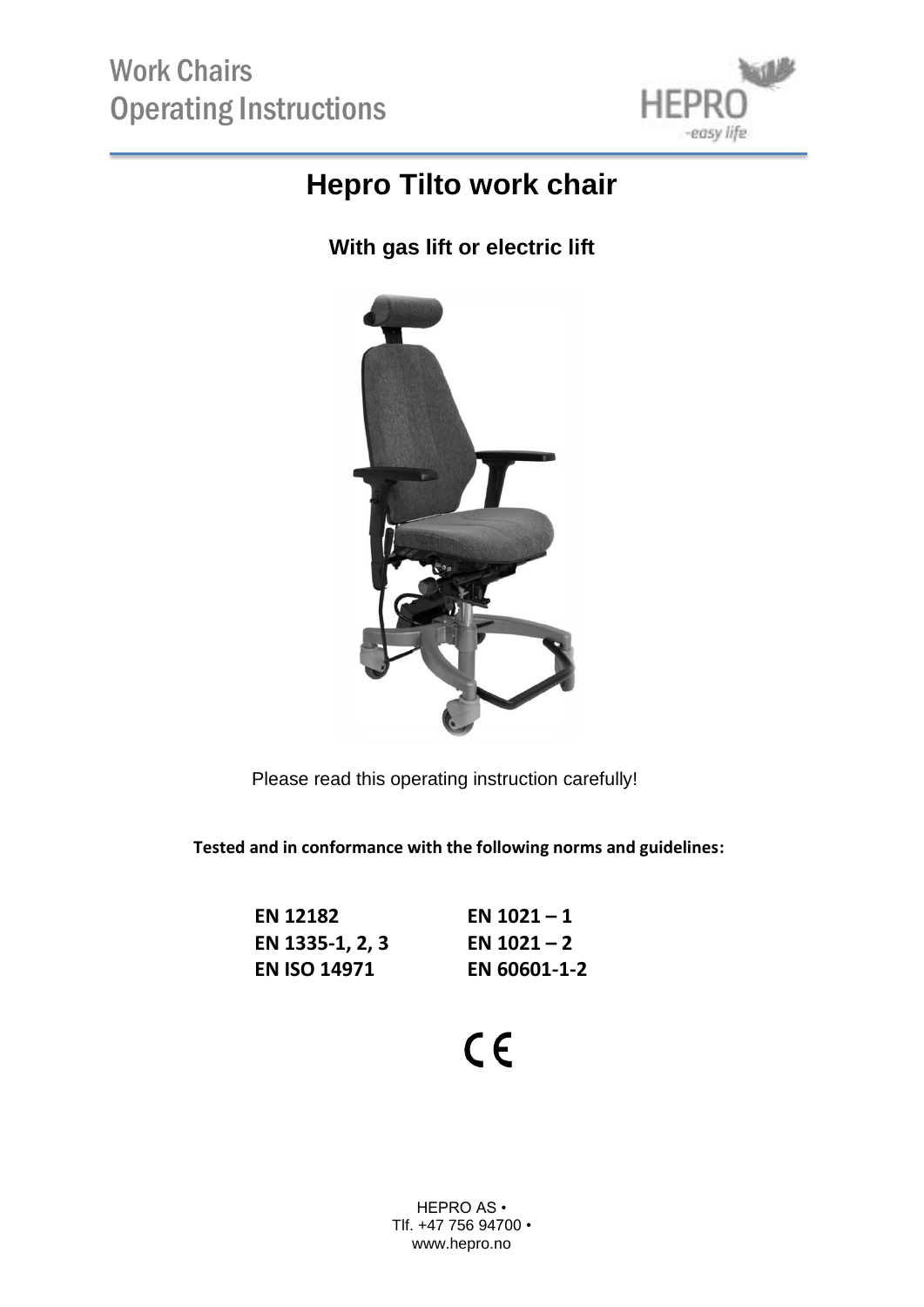#### adjusted to fit ergonomically while simultaneously taking into account the body`s movements. The angle between the seat and the backrest can easily be adjusted and blocked. The seat unit can be tilted without changing the basic setting. This means that the load on the body can be changed without changing the angle between the backrest and seat.

The chair has big wheels and good legroom. This makes it easy to move, but is stable when the brake is activated.

Hepro Tilto work chair is designed to help people with disabilities that make it difficult for them to execute an activity in an upright position, and at the same time have problem with movement during the activity. The chair has big levers with clear symbols and can be easily

### **Assembling and adjusting the backrest**

The chair is delivered with the backrest and neck support unassembled. To assemble the backrest just put it down on the backrest tube. Lift the lever for height adjustment **A** and slide the back all way down. Then regulate the back to the desired position and press the lever **A** down again to lock it in position. The chair is delivered with the Extra High backrest (EHR) and neck support as standard. Put the neck support down in the slot on top of the backrest and regulate it as described at the bottom of the page.

The back has built-in inflatable cross-back support which is operated by hand pump **B.** A lower backrest (HR) is an accessory.

### **Adjust the neck support**

The support can be raised or lowered by pulling it up or down. At the same time it can be adjusted forward or backward by rotating it around the cushion fixing.

> HEPRO AS • Tlf. +47 756 94700 • www.hepro.no







## Work Chairs Operating Instructions

**Intended use**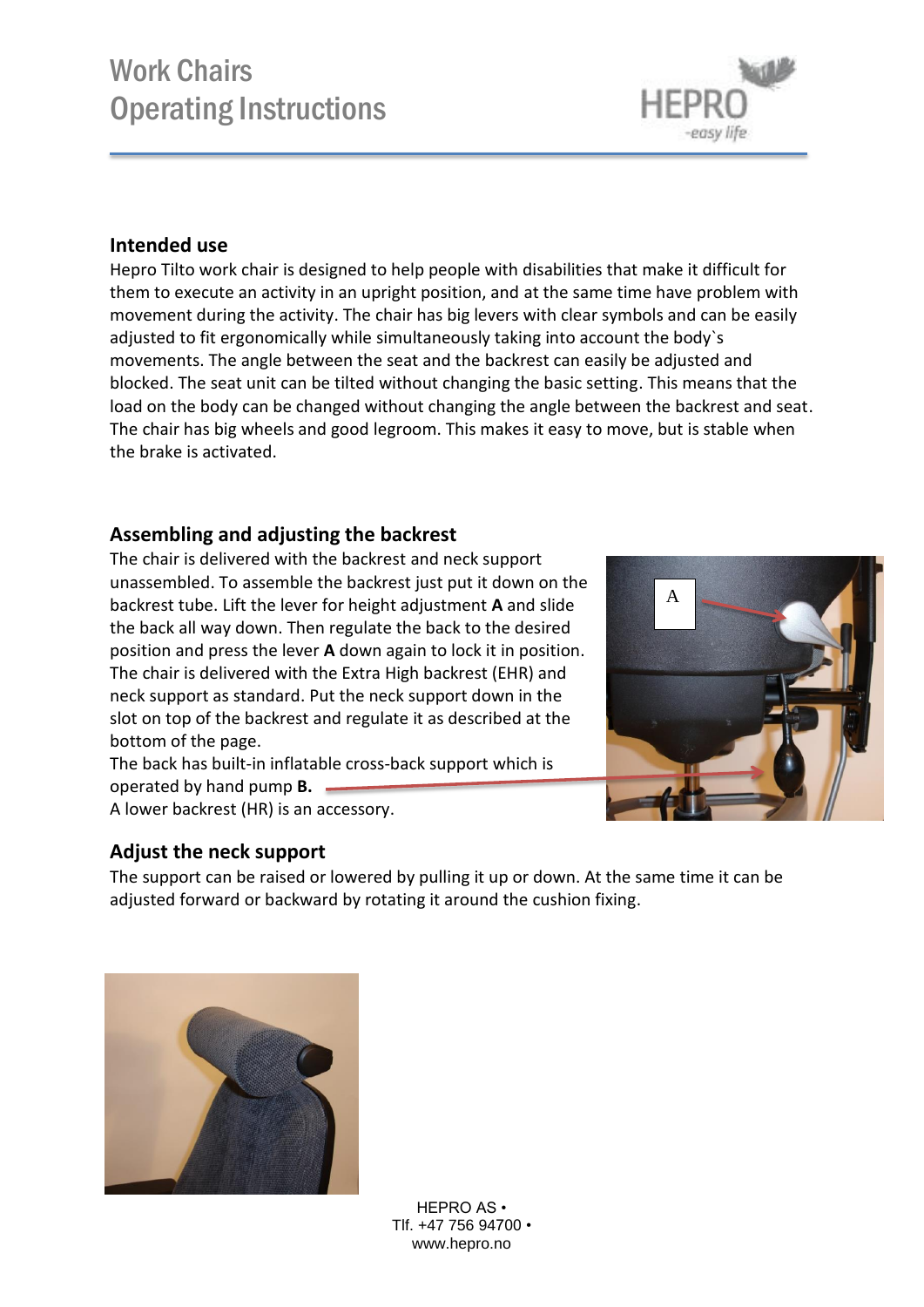# Work Chairs Operating Instructions





#### **Adjusting the armrest**

Armrest pad can easily be pushed forward or back. The height is regulated by holding up the outer mantle and then move the armrest to desired position. The whole armrest can be folded back by pressing the plastic latch at the bottom.

**Regulating the seat unit For models with gas lift:**

• To regulate the height lift the lever **I.**

#### **For models with electric lift:**

- The red switch on the right side of the seat regulates the height, up by pressing the switch forward, and back by pressing it backward.
- The charger socket is placed in the same box as the switch. The chair should be charged before it is used.



#### • **For all Tilto models applies**:

- Locking wheel **G** is opened to adjust the seat tilt.
- The handle **H** is lifted to adjust the back angle.
- The botton **N** is pushed to regulate the seat depth.
- The locking wheel **O** regulates the tension of the spring to tilt (rocking) movement. Turning the wheel clockwise tightening the spring.
- The lever **J** on the right hand side is to open or block the rotation of the seat (only for models with seat rotation).



HEPRO AS • Tlf. +47 756 94700 • www.hepro.no